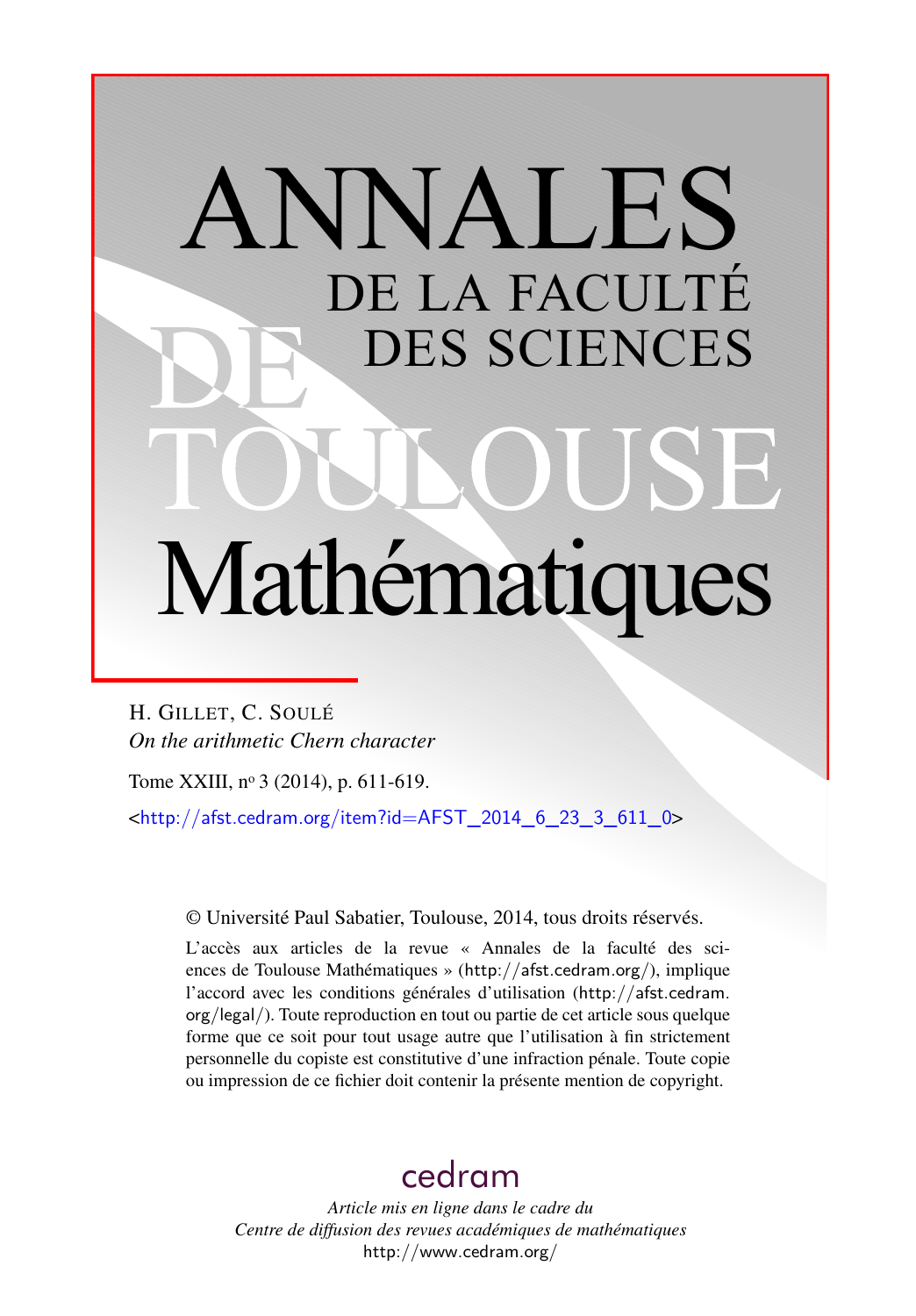## On the arithmetic Chern character

H. GILLET<sup>(1)</sup>, C. SOULE<sup> $(2)$ </sup>

 $ABSTRACT.$  We consider a short sequence of hermitian vector bundles on some arithmetic variety. Assuming that this sequence is exact on the generic fiber we prove that the alternated sum of the arithmetic Chern characters of these bundles is the sum of two terms, namely the secondary Bott Chern class of the sequence and its Chern character with support on the finite fibers.

Next, we compute these classes in the situation encountered by the second author when proving a "Kodaira vanishing theorem" for arithmetic surfaces.

 $R$ ÉSUMÉ.  $\equiv$  Nous considérons une suite courte de fibrés vectoriels hermitiens sur une variété arithmétique. Quand cette suite est exacte sur la fibre générique nous montrons que la somme alternée des caractères de Chern arithmétiques de ces fibrés est la somme de deux termes : la classe secondaire de Bott-Chern de la suite et son caractère de Chern à support dans les fibres finies. Nous calculons ces deux termes dans la situation rencontrée par le second auteur dans sa preuve d'un 'théorème d'annulation de Kodaira' pour les surfaces arithm´etiques.

Let X be a proper and flat scheme over  $\mathbb{Z}$ , with smooth generic fiber  $X_{\mathbb{O}}$ . In [4] we attached to every hermitian vector bundle  $\overline{E} = (E, \|\ \|)$  on X a Chern character class lying in the arithmetic Chow groups of  $X$ :

$$
\widehat{\text{ch}}(\overline{E}) \in \bigoplus_{p \geqslant 0} \widehat{\text{CH}}^p(X) \otimes \mathbb{Q}.
$$

<sup>(1)</sup> Department of Mathematics, Statistics, and Computer Science, University of Illinois at Chicago, 322 Science and Engineering Offices (M/C 249), 851 S. Morgan Street, Chicago, IL 60607-7045, USA

gillet@uic.edu

 $(2)$  IHÉS, 35 route de Chartres, 91440 Bures-sur-Yvette, France soule@ihes.fr

This material is based upon work supported in part by the National Science Foundation under Grant No. DMS-0901373  $-611-$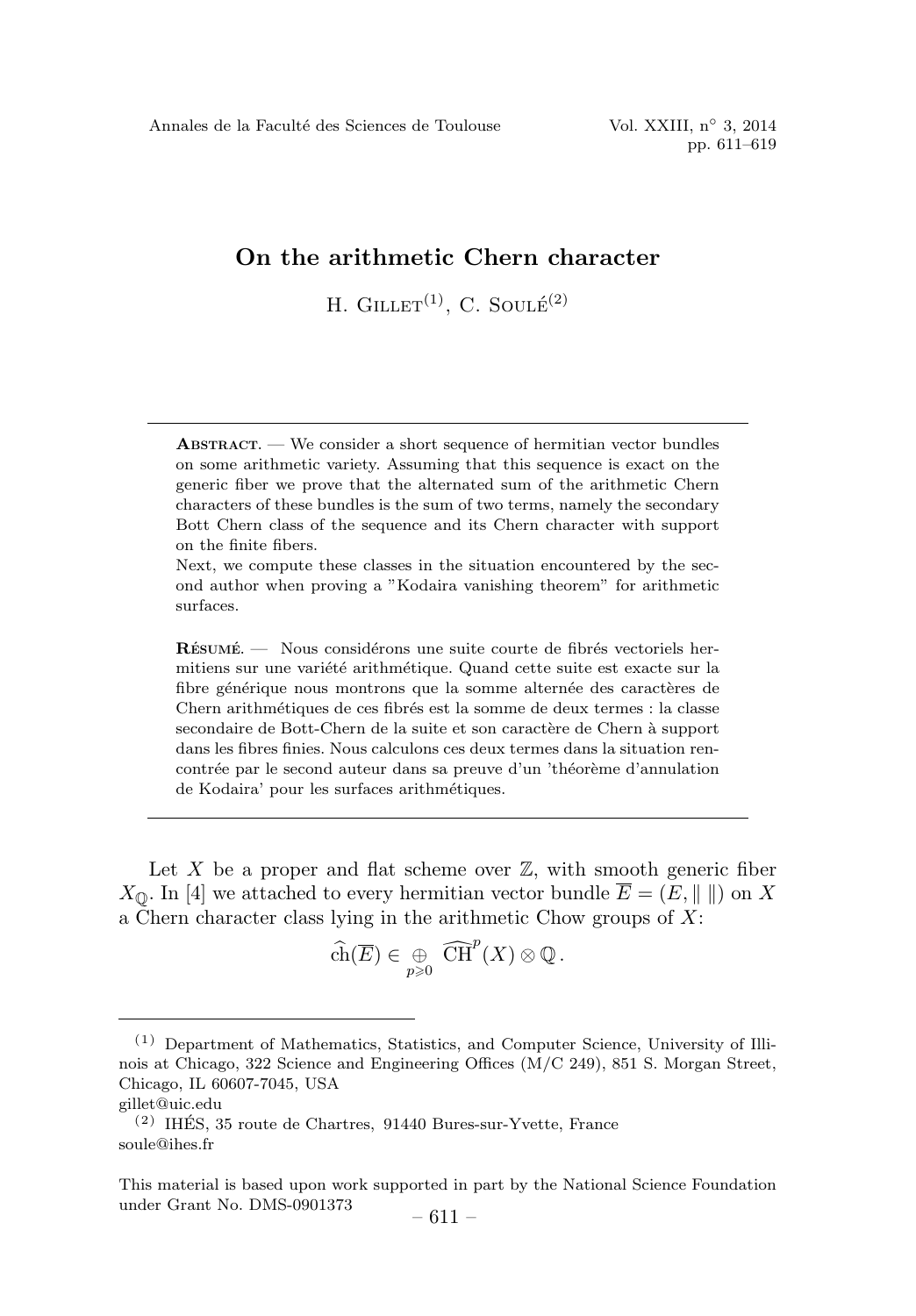#### H. Gillet, C. Soule´

Unlike the usual Chern character with values in the ordinary Chow groups, ch is not additive on exact sequences; indeed suppose that  $E_i$ ,  $i = 0, 1, 2$  is a triple of hermitian vector bundles on X, and that we are given an exact sequence

$$
0 \to E_0 \to E_1 \to E_2 \to 0
$$

of the underlying vector bundles on  $X$ , (*i.e.* in which we ignore the hermitian metrics). Then the difference  $\text{ch}(E_0) + \text{ch}(E_2) - \text{ch}(E_1)$ , is represented by a secondary characteristic class ch first introduced by Bott and Chern [1] and defined in general in [2]. These Bott-Chern forms measure the defect in additivity of the Chern forms associated by Chern-Weil theory to the hermitian bundles in the exact sequence.

Assume now that the sequence

$$
0 \to E_0 \to E_1 \to E_2 \to 0 \tag{*}
$$

is exact on the generic fiber  $X_{\mathbb{Q}}$  but not on the whole of X. We shall prove here (Theorem 1) that  $\text{ch}(E_0) + \text{ch}(E_2) - \text{ch}(E_1)$  is the sum of the class of ch and the localized Chern character of (∗) (see [3], 18.1). This result fits well with the idea that characteristic classes with support on the finite fibers of X are the non-archimedean analogs of Bott-Chern classes (see  $[6]$ ).

In Theorem 2 we compute more explicitly these secondary characteristic classes in a situation encountered when proving a "Kodaira vanishing theorem" on arithmetic surfaces ([7], 3.3).

*Notation*. — If *A* is an abelian group we let  $A_{\mathbb{Q}} = A \otimes \mathbb{Q}$ .

### 1. A general formula

**1.1.** Let  $S = \text{Spec}(\mathbb{Z})$  and  $f : X \to S$  a flat scheme of finite type over S. We assume that the generic fiber  $X_{\mathbb{Q}}$  is smooth and equidimensional of dimension d. For every integer  $p \geq 0$  we denote by  $A^{pp}(X_{\mathbb{R}})$  the real vector space of smooth real differential forms  $\alpha$  of type  $(p, p)$  on the complex manifold  $X(\mathbb{C})$  such that  $F^*_{\infty}(\alpha) = (-1)^p \alpha$ , where  $F_{\infty}$  is the anti-holomorphic involution of  $X(\mathbb{C})$  induced by complex conjugation. Let

$$
A(X) = \underset{p \geqslant 0}{\oplus} A^{pp}(X_{\mathbb{R}})
$$

and

$$
\widetilde{A}(X) = \bigoplus_{p \geq 1} A^{p-1,p-1}(X_{\mathbb{R}})/(\text{Im}(\partial) + \text{Im}(\overline{\partial})).
$$

 $-612-$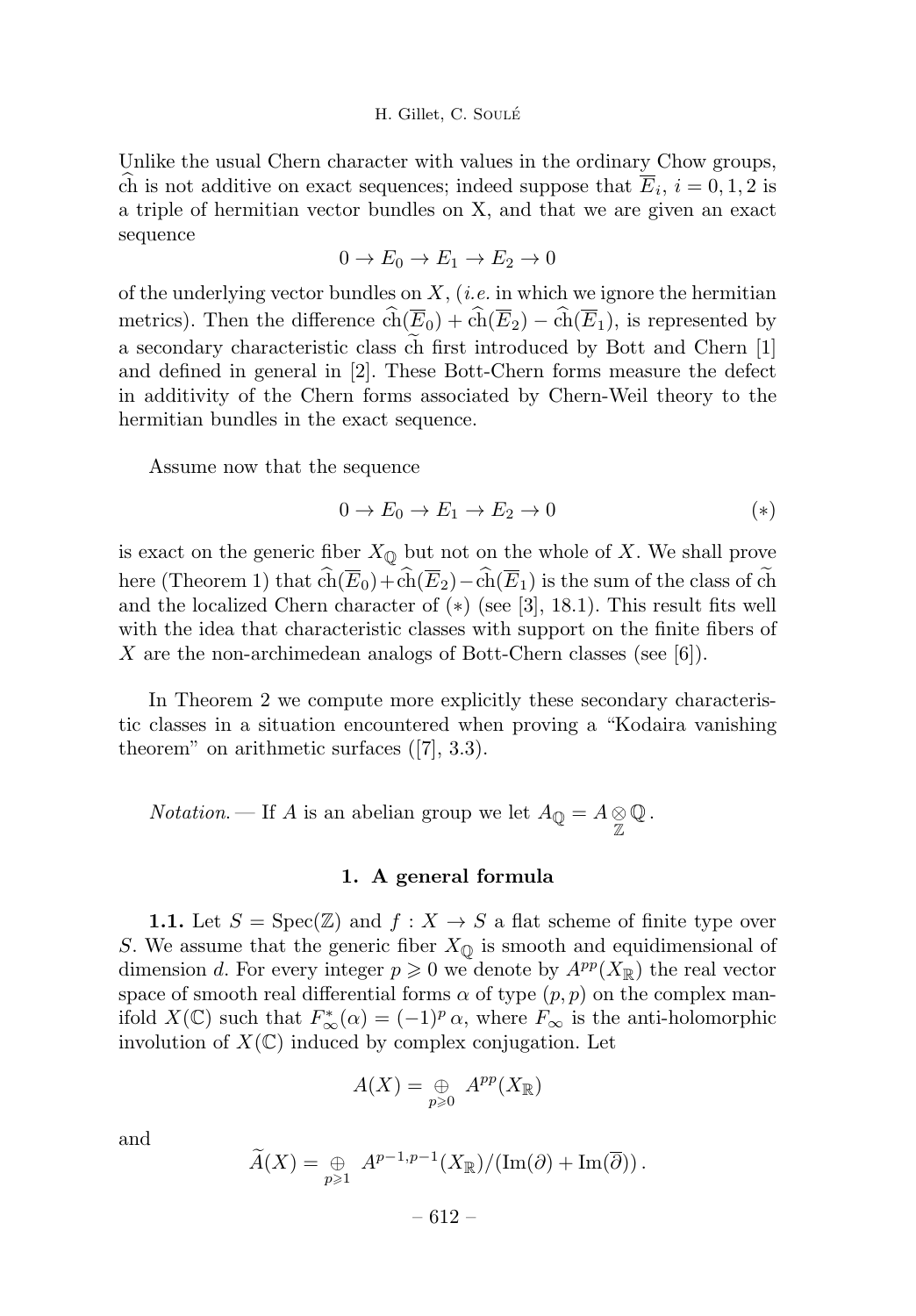For every  $p \geq 0$  we let  $\widehat{\text{CH}}_p(X)$  be the p-th *arithmetic Chow homology* group of X ([5], §2.1, Definition 2). Elements of  $\widehat{\text{CH}}_p(X)$  are represented by pairs  $(Z, g)$  consisting of a p-dimensional cycle Z on X and a Green current g for  $Z(\mathbb{C})$  on  $X(\mathbb{C})$ . Recall that here a Green current for  $Z(\mathbb{C})$  is a current (*i.e.* a form with distribution coefficients) of type  $(d-p-1, d-p-1)$  such that  $dd^c(g) + \delta_Z$  is  $C^{\infty}$ ,  $\delta_Z$  being the current of integration on  $Z(\mathbb{C})$ . There are canonical morphisms ([5], 2.2.1):

$$
z: \widehat{\text{CH}}_p(X) \rightarrow \text{CH}_p(X) (Z, g) \rightarrow Z
$$

and

$$
\omega : \widehat{\text{CH}}_p(X) \rightarrow A^{d-p,d-p}(X_{\mathbb{R}})
$$
  

$$
(Z, g) \mapsto dd^c(g) + \delta_Z.
$$

Let  $\operatorname{CH}_p^{\text{fin}}(X)$  be the Chow homology group of cycles on X the support of which does not meet  $X_{\mathbb{Q}}$ . There is a canonical morphism

$$
b: \operatorname{CH}_p^{\text{fin}}(X) \to \widehat{\operatorname{CH}}_p(X)
$$

mapping the class of  $Z$  to the class of  $(Z, 0)$ . The composite morphism

$$
z \circ b : \operatorname{CH}_p^{\text{fin}}(X) \to \operatorname{CH}_p(X)
$$

is the obvious map. Let

$$
a: A^{d-p-1,d-p-1}(X_{\mathbb{R}}) \to \widehat{\text{CH}}_p(X)
$$

be the map sending  $\eta$  to the class of  $(0, \eta)$ . We have

$$
\omega \circ a(\eta) = dd^c(\eta) .
$$

1.2. We assume given a sequence

$$
0 \to \overline{E}_0 \to \overline{E}_1 \to \overline{E}_2 \to 0
$$

of hermitian vector bundles on X, the restriction of which to  $X_{\mathbb{Q}}$  is exact. Let

$$
\mathrm{ch}^{\mathrm{fin}}(E_{\bullet}) \cap [X] \in \mathrm{CH}_{\mathrm{fin}}(X)_{\mathbb{Q}} = \underset{p \geq 0}{\oplus} \mathrm{CH}_{p}^{\mathrm{fin}}(X)_{\mathbb{Q}}
$$

be the *localized Chern character* of  $E_{\bullet}$  ([3] 18.1), and

$$
\widetilde{\text{ch}}(\overline{E}_{\bullet}) \in \widetilde{A}(X)_{\mathbb{Q}}
$$

$$
- 613 -
$$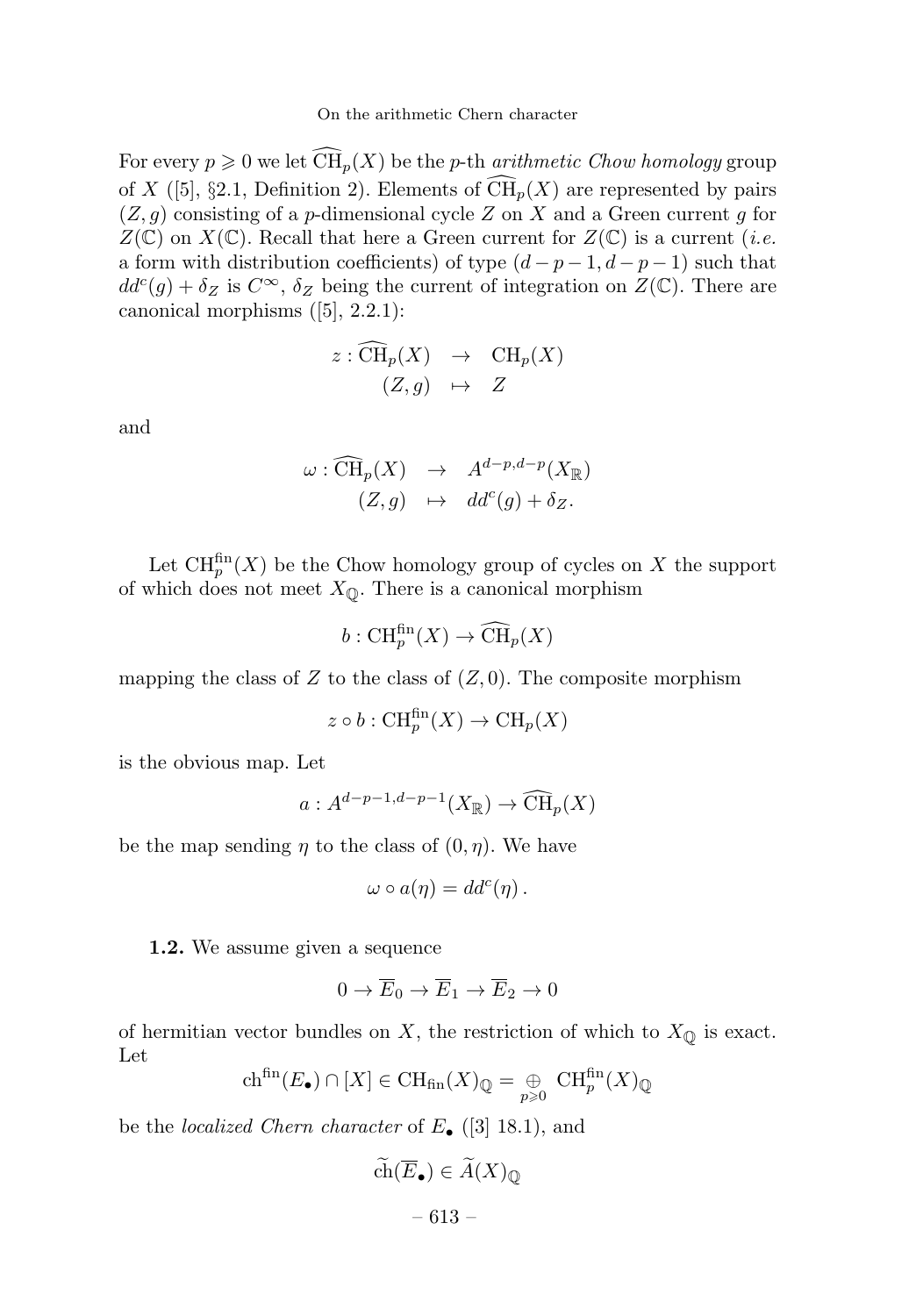H. Gillet, C. Soulé

the Bott-Chern secondary characteristic class [2], such that

$$
dd^c \widetilde{\text{ch}}(\overline{E}_{\bullet}) = \sum_{i=0}^2 (-1)^i \operatorname{ch}(\overline{E}_{i,\mathbb{C}}),
$$

where  $\text{ch}(\overline{E}_{i,\mathbb{C}}) \in A(X)$  is the differential form representing the Chern character of the restriction  $E_i \text{ } \subset \text{ }$  of  $E_i$  to  $X(\mathbb{C})$ . Finally, if  $i = 0, 1, 2$ , we let

$$
\widehat{\text{ch}}(\overline{E}_i) \cap [X] \in \widehat{\text{CH}}(X)_\mathbb{Q} = \underset{p \geq 0}{\oplus} \widehat{\text{CH}}_p(X)_\mathbb{Q}
$$

be the *arithmetic Chern character* of  $\overline{E}_i$  ([4] 4.1, [5] Theorem 4).

THEOREM 1.1. — The following equality holds in  $\widehat{CH}(X)_{\mathbb{Q}}$ :

$$
\sum_{i=0}^{2} (-1)^{i} \widehat{\text{ch}}(\overline{E}_{i}) \cap [X] = b \left( \text{ch}^{\text{fin}}(E_{\bullet}) \cap [X] \right) + a \left( \widetilde{\text{ch}}(\overline{E}_{\bullet}) \right).
$$

1.3. This theorem is a special case of Lemma 21 in [5], though this may not be immediately apparent. Therefore, for the sake of completeness, we give a proof here.

1.4. To prove Theorem 1.1 we consider the Grassmannian graph construction applied to  $E_{\bullet}$  ([3] 18.1, [5] 1.1). It consists of a proper surjective map

$$
\pi:W\to X\times \mathbb{P}^1
$$

such that, if  $\phi \subset X$  is the support of the homology of  $E_{\bullet}$  (hence  $\phi_{\mathbb{Q}}$  is empty), the restriction of  $\pi$  onto  $(X - \phi) \times \mathbb{P}^1$  and  $X \times \mathbb{A}^1$  is an isomorphism. The effective Cartier divisor

$$
W_{\infty} = \pi^{-1}(X \times \{\infty\})
$$

is the union of the Zariski closure  $\widetilde{X}$  of  $(X - \phi) \times \{\infty\}$  with  $Y = \pi^{-1}(\phi \times$  $\{\infty\}$ ). The sequence  $E_{\bullet}$  extends to a complex

$$
0 \to \widetilde{E}_0 \to \widetilde{E}_1 \to \widetilde{E}_2 \to 0,
$$

which is isomorphic to the pull-back of  $E_{\bullet}$  over  $X \times \mathbb{A}^{1}$ . The restriction of  $E_{\bullet}$  to X is canonically split exact. On  $W_{\mathbb{Q}} = X_{\mathbb{Q}} \times \mathbb{P}_{\mathbb{Q}}^1$  the sequence  $E_{\bullet}$  is exact; it coincides with  $E_{\bullet}$  (resp.  $0 \to E_0 \to E_0 \oplus E_2 \to E_2 \to 0$ ) when restricted to  $X_{\mathbb{Q}} \times \{0\}$  (resp.  $X_{\mathbb{Q}} \times \{\infty\}$ ). We choose a metric on  $E_{\bullet}$  for which these isomorphisms are isometries.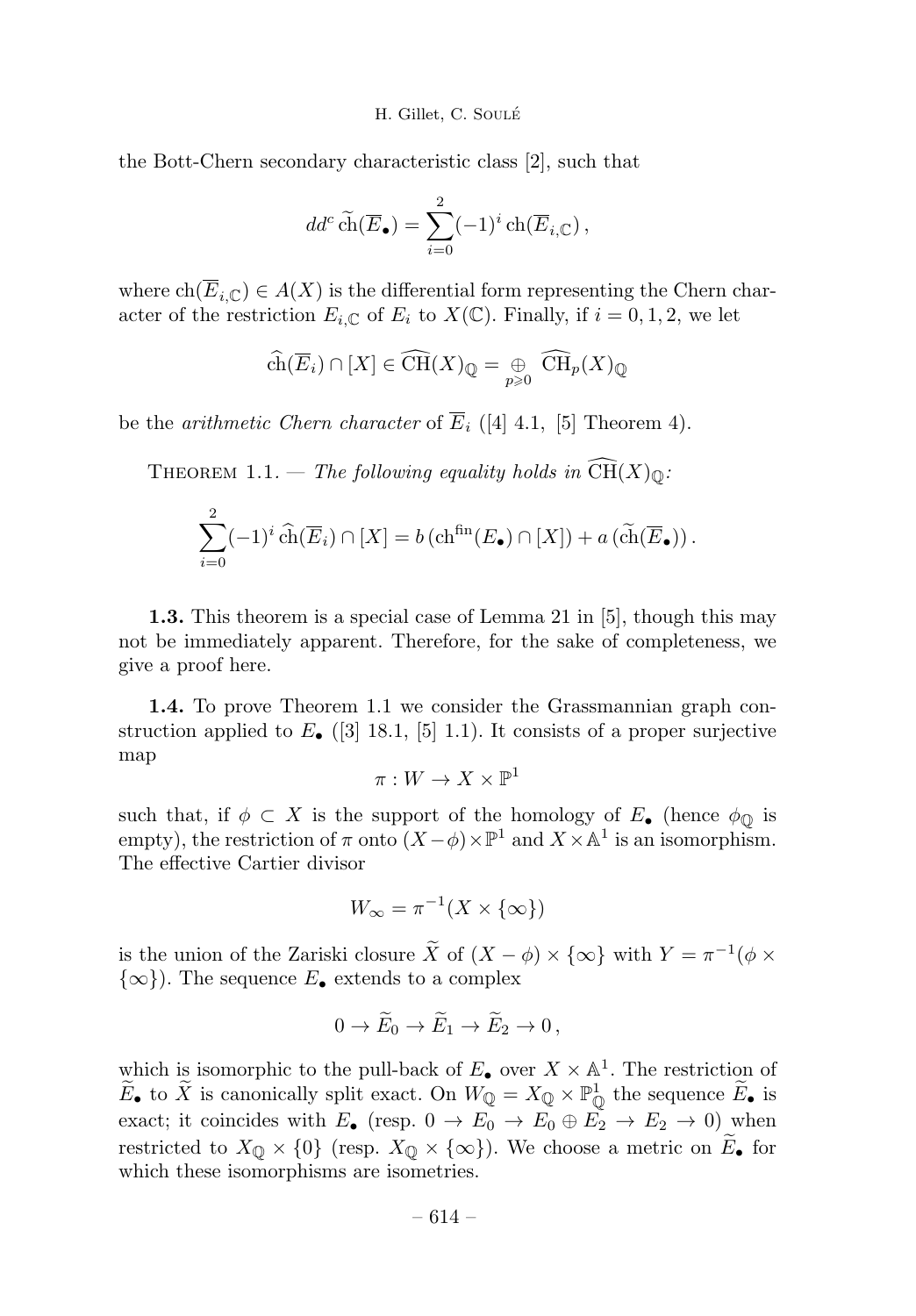1.5. Let

$$
x = \sum_{i=0}^{2} (-1)^{i} \widehat{\text{ch}}(\overline{\widetilde{E}}_{i}),
$$

and denote by t the standard parameter of  $\mathbb{A}^1$ . In the arithmetic Chow homology of W we have

$$
0 = x \cap (W_0 - W_{\infty}, -\log|t|^2).
$$

If x is the class of  $(Z, g)$ , with Z meeting properly  $W_0$  and  $W_{\infty}$ , we get

$$
x \cap (W_0 - W_{\infty}, -\log |t|^2) = (Z \cap (W_0 - W_{\infty}), g * (-\log |t|^2)),
$$

where the ∗-product is equal to

$$
g * (-\log|t|^2) = g(\delta_{W_0} - \delta_{W_{\infty}}) - \mathrm{ch}(\widetilde{\widetilde{E}}_{\bullet}) \log|t|^2.
$$

Since  $W_{\infty} = \widetilde{X} \cup Y$ , with  $Y_{\mathbb{Q}} = \emptyset$ , we get

$$
0 = x \cap (W_0 - W_{\infty}, -\log|t|^2)
$$
\n
$$
= (Z \cap W_0, g \, \delta_{W_0}) - (Z \cap \widetilde{X}, g \, \delta_{\widetilde{X}}) - (Z \cap Y, 0) - (0, \text{ch}(\widetilde{\widetilde{E}}_{\bullet}) \log|t|^2).
$$
\n
$$
(1.1)
$$

The restriction of  $\overline{\widetilde{E}}_{\bullet}$  to  $\widetilde{X}$  is split exact, therefore

$$
(Z \cap \widetilde{X}, g \,\delta_{\widetilde{X}}) = 0\,.
$$

Applying  $\pi_*$  to (1.1) we get

$$
0 = \widehat{\text{ch}}(\overline{E}_{\bullet}) - \pi_*((Z \cap Y), 0) - (0, \pi_*(\text{ch}(\overline{\widetilde{E}}_{\bullet}) \log |t|^2). \tag{1.2}
$$

By definition of the localized Chern character ([3], 18.1, (14), which remains valid over  $S$  by [3], 20.1, p. 395)

$$
\pi_*(Z \cap Y) = \operatorname{ch}^{\operatorname{fin}}(E_{\bullet}) \cap [X] \tag{1.3}
$$

in  $\text{CH}^{\text{fin}}(X)_{\mathbb{Q}}$ . On the other hand we deduce from [4], (1.2.3.1), (1.2.3.2) that

$$
-\pi_* (\mathrm{ch}(\overline{\widetilde{E}}_1) \log |t|^2) = \widetilde{\mathrm{ch}}(\overline{E}_\bullet). \tag{1.4}
$$

and upon replacing t by  $1/t$ , as in the proof of  $(1.3.2)$  in [4], we see that

$$
\pi_* (\text{ch}(\overline{\widetilde{E}}_{\bullet}) \log |t|^2) = -\pi_* (\text{ch}(\overline{\widetilde{E}}_1) \log |t|^2) . \tag{1.5}
$$

Theorem 1.1 follows from (1.2), (1.3), (1.4), (1.5).

 $-615-$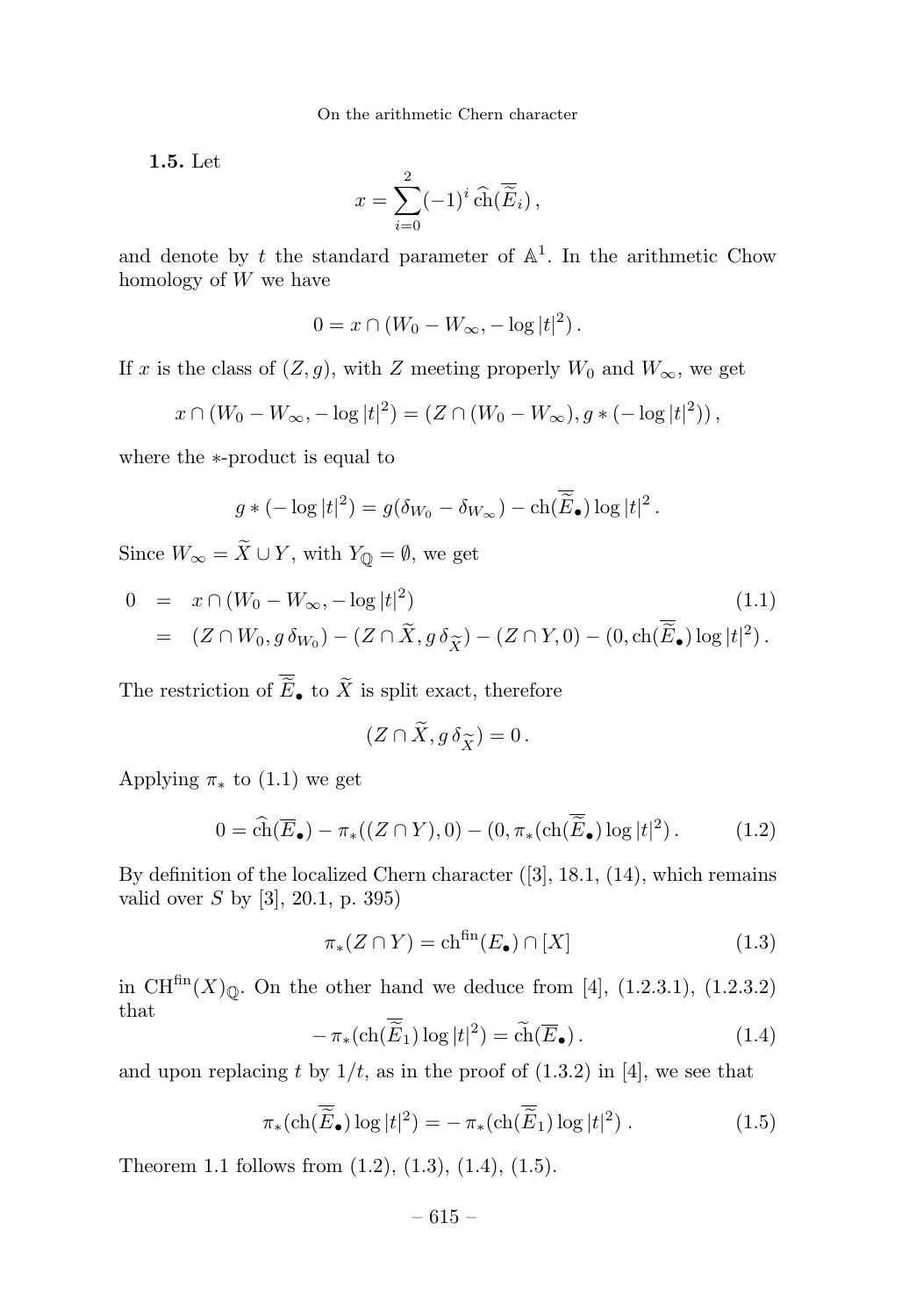H. Gillet, C. Soulé

#### 2. A special case

2.1. We keep the hypotheses of the previous section, and we assume that X is normal,  $d = 1$ ,  $E_0$  and  $E_2$  have rank one and the metrics on  $E_0$  and  $E_2$  are induced by the metric on  $E_1$ . Finally, we assume that there exists a closed subscheme  $\phi$  in X which is 0-dimensional and such that there is an exact sequence of sheaves on X

$$
0 \to E_0 \to E_1 \to E_2 \otimes I_\phi \to 0, \qquad (2.6)
$$

where  $I_{\phi}$  is the ideal of definition of  $\phi$ .

Let

$$
\widetilde{c}_2 \in A^{1,1}(X_{\mathbb{R}})/( \mathrm{Im}(\partial) + \mathrm{Im}(\overline{\partial}))
$$

be the second Bott-Chern class of (2.6),  $\Gamma(\phi, \mathcal{O}_\phi)$  the finite ring of functions on  $\phi$  and  $\#\Gamma(\phi, \mathcal{O}_{\phi})$  its order. Let

$$
f_* : \widehat{\text{CH}}_0(X)_{\mathbb{Q}} \to \widehat{\text{CH}}_0(S) = \mathbb{R}
$$

be the direct image morphism.

THEOREM  $2.1.$  — We have an equality of real numbers

$$
f_*(\widehat{c}_2(\overline{E}_1) \cap [X]) = f_*(\widehat{c}_1(\overline{E}_0) \widehat{c}_1(\overline{E}_2) \cap [X]) - \int_{X(\mathbb{C})} \widetilde{c}_2 + \log \# \Gamma(\phi, \mathcal{O}_{\phi}).
$$

2.2. To prove Theorem 2.1 we remark first that

$$
\widehat{c}_1(\overline{E}_1) = \widehat{c}_1(\overline{E}_0) + \widehat{c}_1(\overline{E}_2),
$$

because the metrics on  $E_0$  and  $E_2$  are induced from  $E_1$ . Therefore, since  $ch_2 = -c_2 + \frac{c_1^2}{2}$ , we get

$$
\begin{array}{rcl}\n\widehat{\text{ch}}_2(\overline{E}_1) & = & -\widehat{c}_2(\overline{E}_1) + \frac{(\widehat{c}_1(\overline{E}_0) + \widehat{c}_1(\overline{E}_2))^2}{2} \\
& = & -\widehat{c}_2(\overline{E}_1) + c_1(\overline{E}_0)\,\widehat{c}_1(\overline{E}_2) + \widehat{\text{ch}}_2(\overline{E}_0) + \widehat{\text{ch}}_2(\overline{E}_2)\,. \n\end{array}
$$

By Theorem 1.1, this implies that

$$
\widehat{c}_2(\overline{E}_1) \cap [X] = \widehat{c}_1(\overline{E}_0) \widehat{c}_1(\overline{E}_2) \cap [X] + b \left( \mathrm{ch}^{\mathrm{fin}}(E_\bullet) \cap [X] \right) + a \left( \widetilde{\mathrm{ch}}(\overline{E}_\bullet) \right). \tag{2.7}
$$

Since  $ch_0(E_{\bullet})$  and  $ch_1(E_{\bullet})$  vanish we have

$$
\operatorname{ch}(\overline{E}_{\bullet})=-\widetilde{c}_2.
$$

 $-616-$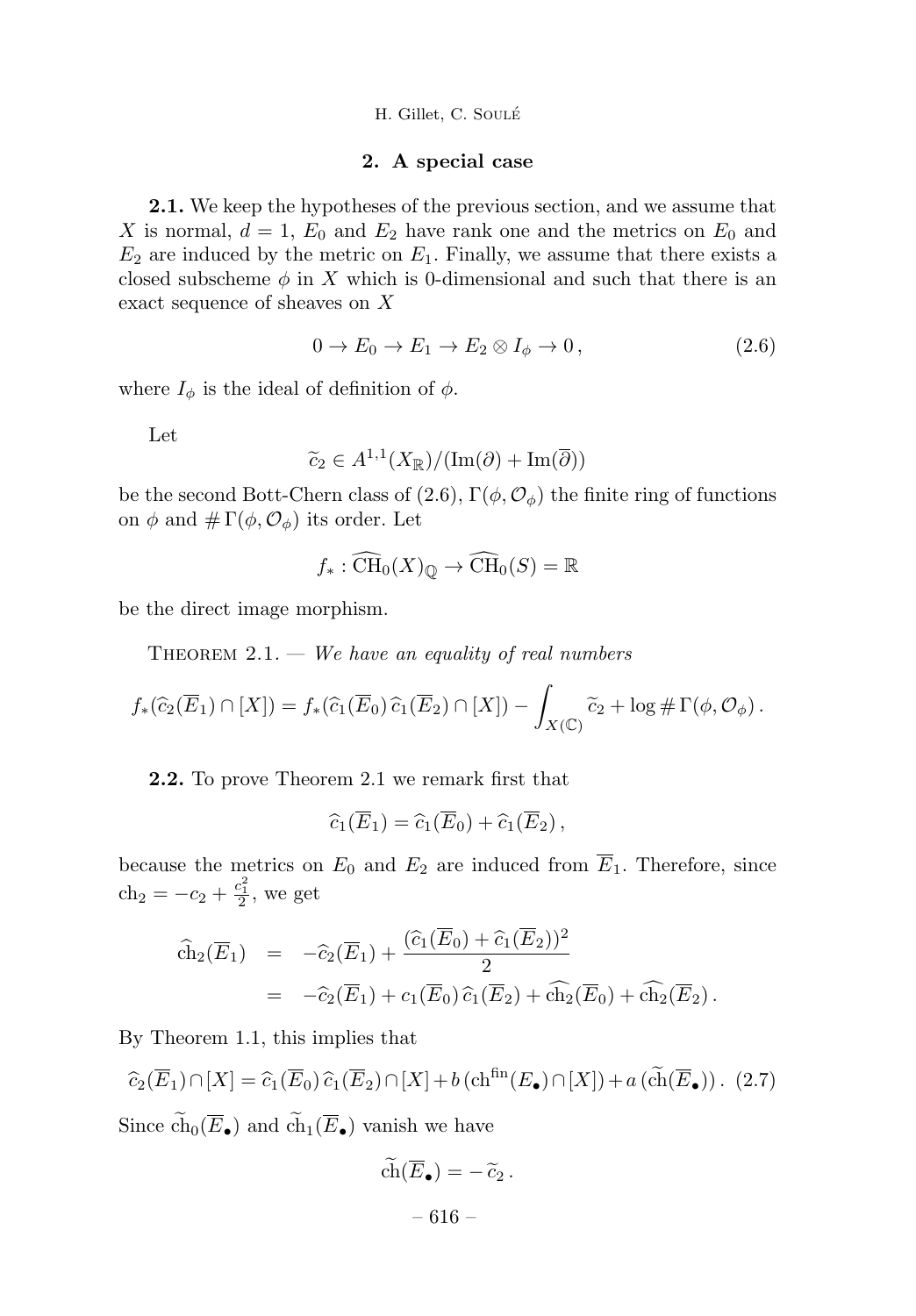On the arithmetic Chern character

Therefore, if we apply  $f_*$  to (2.7), we get

$$
f_*(\widehat{c}_2(\overline{E}_1) \cap [X]) = f_*(\widehat{c}_1(\overline{E}_0) \widehat{c}_1(\overline{E}_2) \cap [X]) - \int_{X(\mathbb{C})} \widetilde{c}_2 + f_*(b(\mathrm{ch}^{\text{fin}}(E_{\bullet}) \cap [X])) ,
$$

and we are left with showing that

$$
f_* \circ b \left( \mathrm{ch}^{\mathrm{fin}}(E_{\bullet}) \cap [X] \right) = \log \# \Gamma(\phi, \mathcal{O}_{\phi}). \tag{2.8}
$$

Let  $|\phi| = \{P_1, \dots, P_n\} \subset X$  be the support of  $\phi$  and  $\psi = f(|\phi|) \subset S$ . The following diagram is commutative:

$$
\begin{array}{ccc}\n\text{CH}_0(\phi) \xrightarrow{b} & \widehat{\text{CH}}_0(X) \\
\downarrow f_* & \downarrow f_* \\
\text{CH}_0(\psi) \xrightarrow{b} \widehat{\text{CH}}_0(S) = \mathbb{R} \,,\n\end{array}
$$

where

$$
b: \operatorname{CH}_0(\psi) = \mathbb{Z}^{\psi} \to \mathbb{R}
$$

maps  $(n_p)_{p \in \psi}$  to  $\sum$  $\sum\limits_p\,n_p\log(p).$ 

For any prime  $p \in \psi$  we let  $\mathbb{Z}_{(p)}$  be the local ring of S at p and we let  $\ell_p = \ell_p(\phi) \geq 0$  be the length of the finite  $\mathbb{Z}_{(p)}$ -module  $\Gamma(\phi, \mathcal{O}_{\phi}) \otimes \mathbb{Z}_{(p)}$ . Clearly

$$
\log \# \Gamma(\phi, \mathcal{O}_{\phi}) = \sum_{p \in \psi} \ell_p \log(p),
$$

hence it is enough to prove that

$$
f_*(\mathrm{ch}^{\mathrm{fin}}(E_{\bullet}) \cap [X]) = (\ell_p) \in \mathrm{CH}_0(\psi)_{\mathbb{Q}} = \mathbb{Q}^{\psi} . \tag{2.9}
$$

The complex  $E_{\bullet}$  defines an element

$$
[E_{\bullet}] = \sum_{i=1}^{n} [\mathcal{O}_{\phi, P_i}] \in K_0^{\phi}(X) = \bigoplus_{i=1}^{n} K_0^{P_i}(X).
$$

To prove  $(2.9)$ , by replacing X by an affine neighbourhood of P, one can assume that  $|\phi| = \{P\}$ , and it is enough to show that, if  $p = f(P)$ ,

$$
f_*\left(\mathrm{ch}^{\mathrm{fin}}(\mathcal{O}_{\phi,P}) \cap [X]\right) = \ell_p(\mathcal{O}_{\phi,P})[p].
$$
  
- 617 -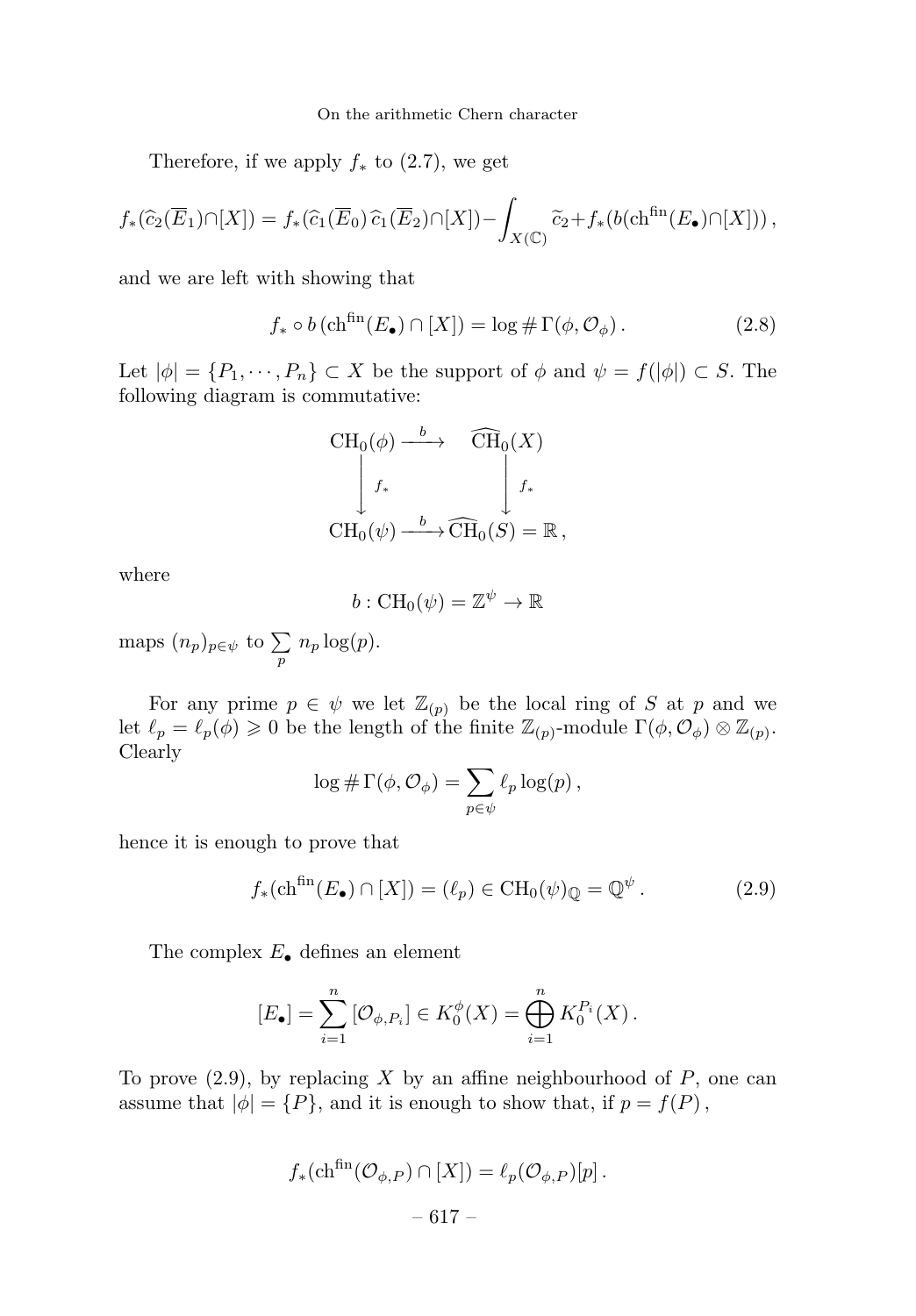#### H. Gillet, C. SOULÉ

Now recall that, if  $\mathcal F$  is a coherent sheaf on a scheme  $X$  of finite type over S, supported on a finite set of closed points, the associated 0-cycle

$$
[\mathcal{F}]=\sum_{P\in |\mathcal{F}|}\ell_p(\mathcal{F}_P)[P]\in Z_0(X)
$$

is such that, if  $f: X \to Y$  is a proper morphism of schemes of finite type over S,

$$
f_*[\mathcal{F}] = [f_*(\mathcal{F})]
$$

 $([3], 15.1.5)$ . Hence it is enough to show that

$$
\mathrm{ch}^P(\mathcal{O}_{\phi,P}) = \ell_p(\mathcal{O}_{\phi,P})[P] \in \mathrm{CH}_0(P)_{\mathbb{Q}} \simeq \mathbb{Q}. \tag{2.10}
$$

Replacing  $X$  by an affine neighbourhood of  $P$ , we may assume that we have an exact sequence

$$
0 \longrightarrow \mathcal{O}_X \stackrel{\alpha}{\longrightarrow} \mathcal{O}_X^2 \stackrel{\beta}{\longrightarrow} \mathcal{O}_X \longrightarrow \mathcal{O}_{\phi} \longrightarrow 0. \qquad (2.11)
$$

Hence the ideal  $I_{\phi} \subset \mathcal{O}_X(X)$  is generated by two elements  $\beta_1$  and  $\beta_2$ . Since X is normal, its local rings satisfy Serre property  $S_2$  and, as  $dim(X)$ 2, X is Cohen-Macaulay. Since  $\beta_1$  and  $\beta_2$  span an ideal of height two,  $(\beta_1, \beta_2)$  is a regular sequence and the sequence  $(2.11)$  is isomorphic to the Koszul resolution of  $\mathcal{O}_{\phi} = \mathcal{O}_X/(\beta_1, \beta_2)$ . Now (2.10) can be deduced from the following general fact:

LEMMA 2.2. — Let  $X = \text{Spec}(A)$  be an affine scheme and  $Z \subset X$  a closed subset such that the ideal  $I_z = (x_1, \ldots, x_n)$  is generated by a regular sequence  $(x_1,\ldots,x_n)$ . Let  $K_{\bullet}(x_1,\ldots,x_n)$  be the Koszul complex associated to  $(x_1,\ldots,x_n)$ . Then

$$
\mathrm{ch}_n^Z(K_{\bullet}(x_1,\ldots,x_n))=[\mathcal{O}_Z]\in \mathrm{CH}_0(Z)_{\mathbb{Q}}.
$$

*Proof.* — The Grassmannian-graph construction on  $K_{\bullet}(x_1,...,x_n)$  coincides with the deformation to the normal bundle of  $Z$  in  $X$ . If  $W$  is defined as in 1.4,

$$
W_{\infty} = \widetilde{X} \cup \widehat{\mathbb{P}}(N_{Z/X}),
$$

where X is the blow up of X along Z, and  $P(N_{Z/X})$  is the projective completion of the normal bundle of  $Z$  in  $X$ . The pull back of the Koszul complex  $K_{\bullet}(x_1,\ldots,x_n)$  to  $W\backslash W_{\infty}$  extends to a complex  $\widetilde{K}_{\bullet}(x_1,\ldots,x_n)$  on W. The restriction of  $\widetilde{K}_{\bullet}(x_1,\ldots,x_n)$  to  $\widetilde{X}$  is acyclic while the restriction of  $K_{\bullet}(x_1,\ldots,x_n)$  to  $\mathbb{P}(N_{Z/X})$  is a resolution of the structure sheaf of the zero section  $Z \subset N_{Z/X} \subset \mathbb{P}(N_{Z/X}).$